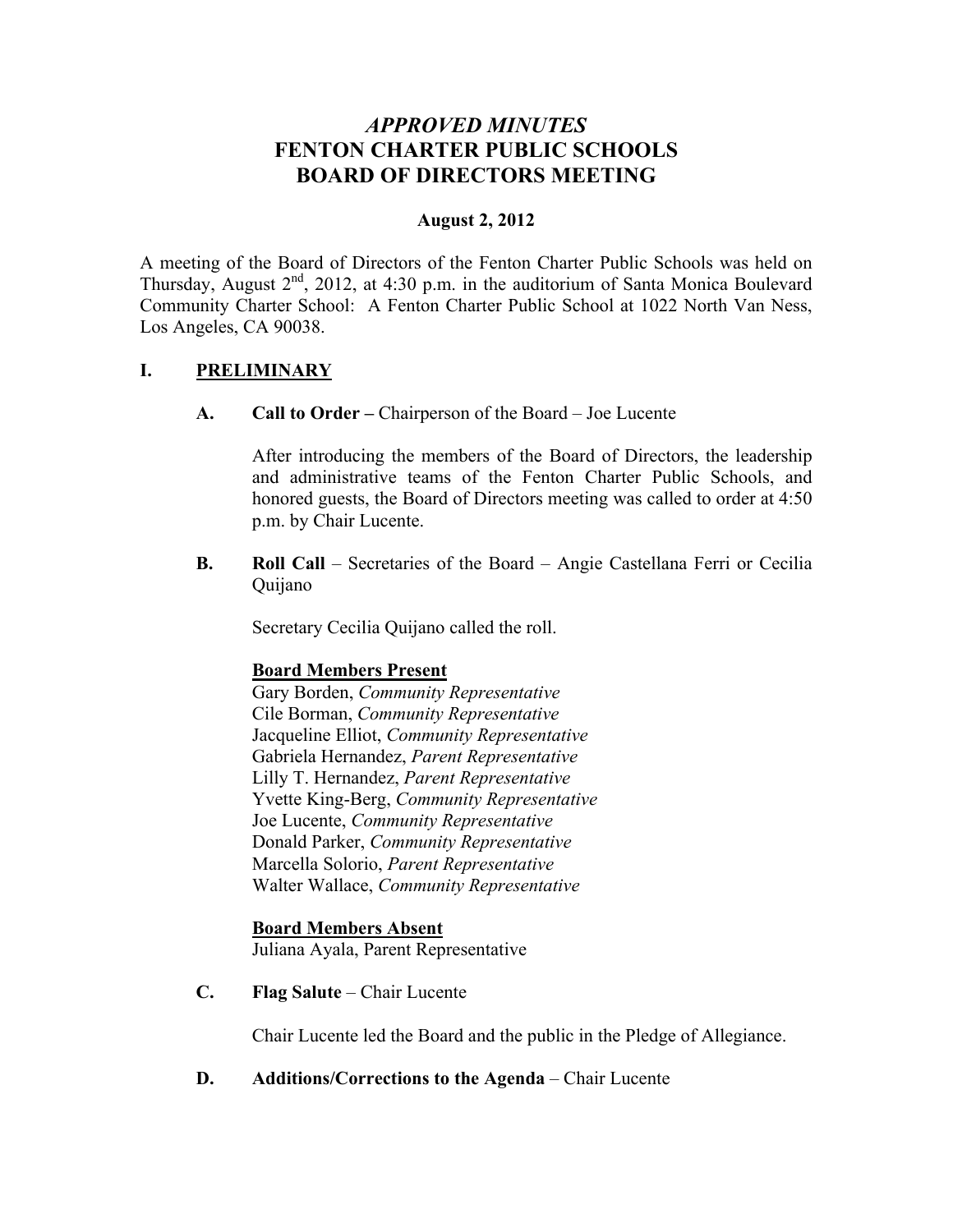There were no additions or corrections to the addenda.

### **E. Minutes of Previous Regular Meeting** – Chair Lucente

On **MOTION** of Yvette King-Berg, **SECONDED** by Donald Parker and **CARRIED** by a vote of 10 (YES) and 0 (NO), the minutes of the June 7, 2012 Regular Meeting of the Board of Directors were approved.

### **II. COMMUNICATIONS**

### **A. Presentations from the Public** – Chair Lucente

Jose Cole-Gutierrez, Director of the Los Angeles Unified School District's Charter Schools Division, addressed the Board sharing that he looked forward to a continued positive, transparent and collaborative relationship with the Fenton Charter Public Schools as the organization expands to include Santa Monica Boulevard Community Charter School.

### **B. Committee/Council Reports**

Minutes of all meetings held by any committee and/or council were sent to the Board Members prior to this meeting.

There were no further reports by committees/councils.

Chair Lucente asked for clarification regarding the status of the standardsbased progress reports. Director Richard Parra reported that the progress reports will be implemented this school year, but will not be processed through the new database, *Illuminate*, for at the least the first reporting period.

# **C. Treasurer/CFO's Report -**

Paul Khoury, Treasurer and CFO, presented updated cash flow projections and information on state deferrals, which total \$4 million for the three FCPS schools (from a budget of over \$20 million).

### **D. Directors' Reports** -

Fenton Primary Center - Richard Parra, Director, reported.

Fenton Avenue Charter School – Michelle Rappino, Director, reported.

Santa Monica Boulevard Community Charter School – Vahe Markarian, Director of Operations, and David Riddick, Director of Instruction/ Managing Director, reported.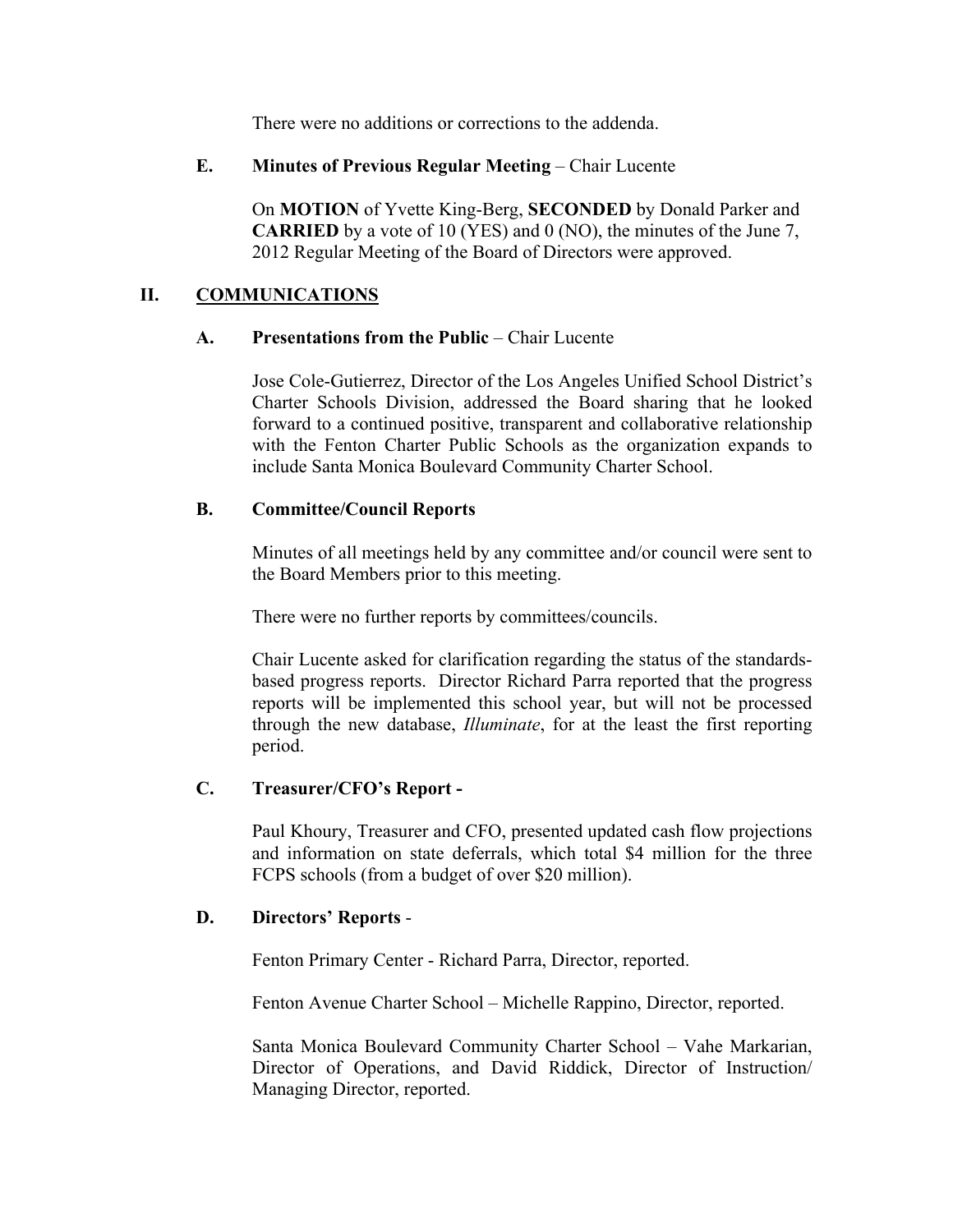#### **E. Executive Director's Report -**

Fenton Charter Public Schools – Irene Sumida, Executive Director, reported.

### **III. CONSENT AGENDA ITEMS**

- **A. Recommendation for the approval of the Business Services Contracts between the Los Angeles County Office of Education and Fenton Avenue Charter School, Fenton Primary Center and Santa Monica Boulevard Community Charter School.**
- **B. Recommendation for the approval of Certification of Signatures of personnel and/or members of the governing board authorized to sign orders for salary or commercial payments, notices of employment, and contracts for Fenton Avenue Charter School, Fenton Primary Center and Santa Monica Boulevard Community Charter School.**
- **C. Recommendation for the approval and certification of the Consolidated Applications (ConApp) of Fenton Avenue Charter School, Fenton Primary Center and Santa Monica Boulevard Community Charter School.**

On **MOTION** of Jacqueline Elliot, **SECONDED** by Yvette King-Berg and **CARRIED** by a vote of 10 (YES) and 0 (NO) the Consent Calendar was approved as presented.

### **IV. ITEMS SCHEDULED FOR ACTION**

**A. Recommendation for approval of resolution recognizing council/committee structure and implementation of participatory governance system.**

On **MOTION** of Yvette King-Berg, **SECONDED** by Gabriela Hernandez and **CARRIED** by a vote of 10 (YES) and 0 (NO) the yearly resolution recognizing council/committee structure and the implementation of a participatory governance system was approved.

### **B. Recommendation for approval of revision to bylaws of the Board of Directors the Fenton Charter Public Schools.**

On **MOTION** of Gary Borden, **SECONDED** by Walter Wallace and **CARRIED** by a vote of 10 (YES) and 0 (NO) the recommended revision to the bylaws of the Board of Directors of the Fenton Charter Public Schools was approved.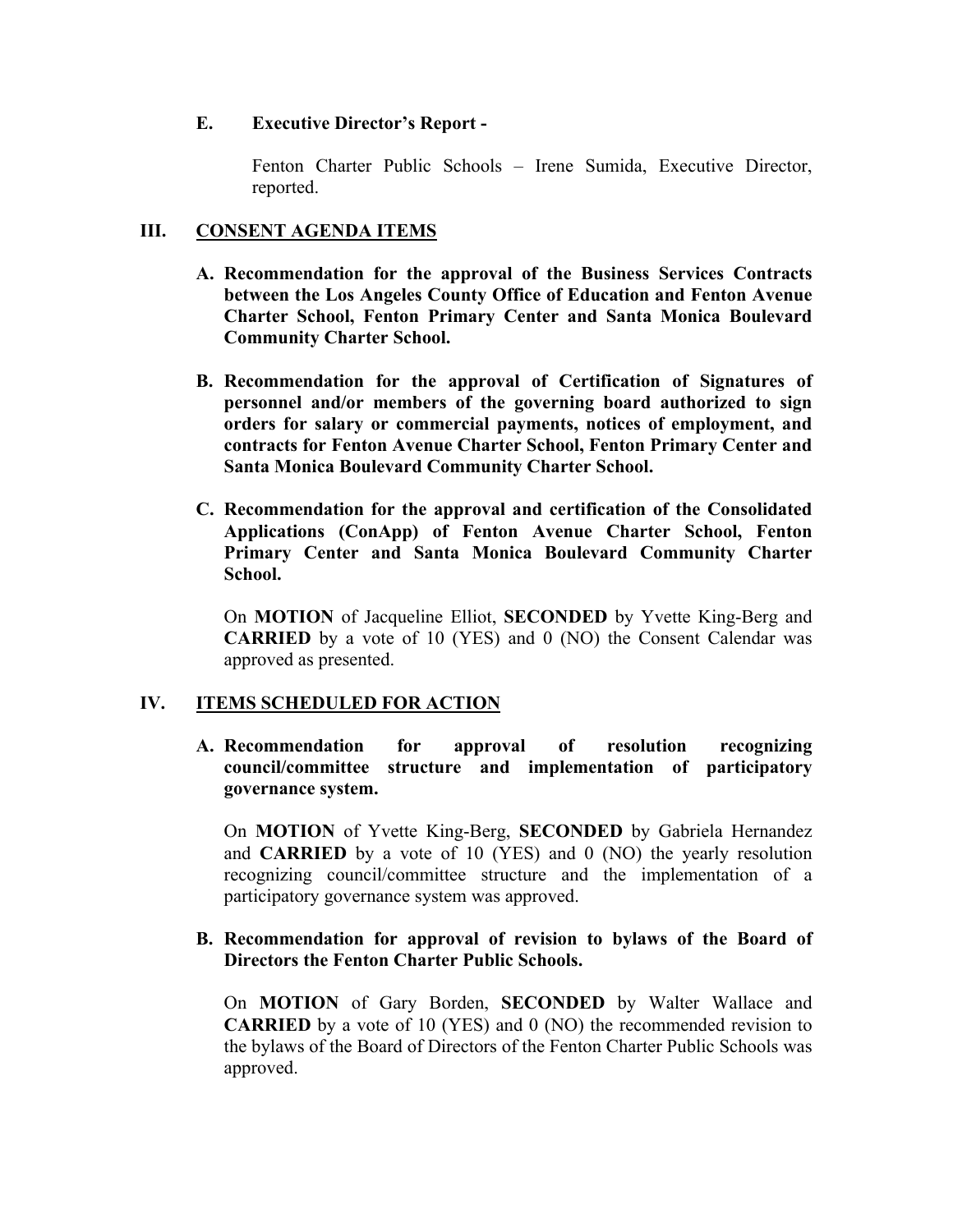**C. Recommendation for approval of final merger agreement for Santa Monica Boulevard Community Charter School to join the Fenton Charter Public Schools.**

On **MOTION** of Donald Parker, **SECONDED** by Jacqueline Elliot and **CARRIED** by a vote of 10 (YES) and 0 (NO) the final merger agreement for Santa Monica Boulevard Community Charter School to join the Fenton Charter Public Schools was approved.

### **D. Recommendation for approval of final merger agreement for Fenton Avenue Charter School to join the Fenton Charter Public Schools.**

On **MOTION** of Yvette King-Berg, **SECONDED** by Gary Borden and **CARRIED** by a vote of 10 (YES) and 0 (NO) the final merger agreement for Fenton Avenue Charter School to join the Fenton Charter Public Schools was approved.

**E. Recommendation to request loan from Excellent Education Development (ExED) to support cash flow position of Fenton Primary Center through close of escrow for property located at 11351 Dronfield Avenue, Pacoima, CA 91331.**

On **MOTION** of Gary Borden, **SECONDED** by Yvette King-Berg and **CARRIED** by a vote of 10 (YES) and 0 (NO) the recommendation to request a loan from Excellent Education Development (ExED) to support the cash flow position of Fenton Primary Center through the close of escrow for property located at 11351 Dronfield Avenue, Pacoima, CA 91331 was approved.

# **F. Recommendation for approval of draft of E-Rate/Technology Plan for Santa Monica Boulevard Community Charter School.**

On **MOTION** of Donald Parker, **SECONDED** by Jacqueline Elliot and **CARRIED** by a vote of 10 (YES) and 0 (NO) the draft of the E-Rate/Technology Plan for Santa Monica Boulevard Community Charter School was approved.

# **V. ADJOURNMENT**

The meeting was adjourned at 5:40 p.m.

The next regular meeting of the Board of Directors of the Fenton Charter Public Schools will be held on September 6, 2012 at 4:30 p.m. in the studio of Fenton Avenue Charter School.